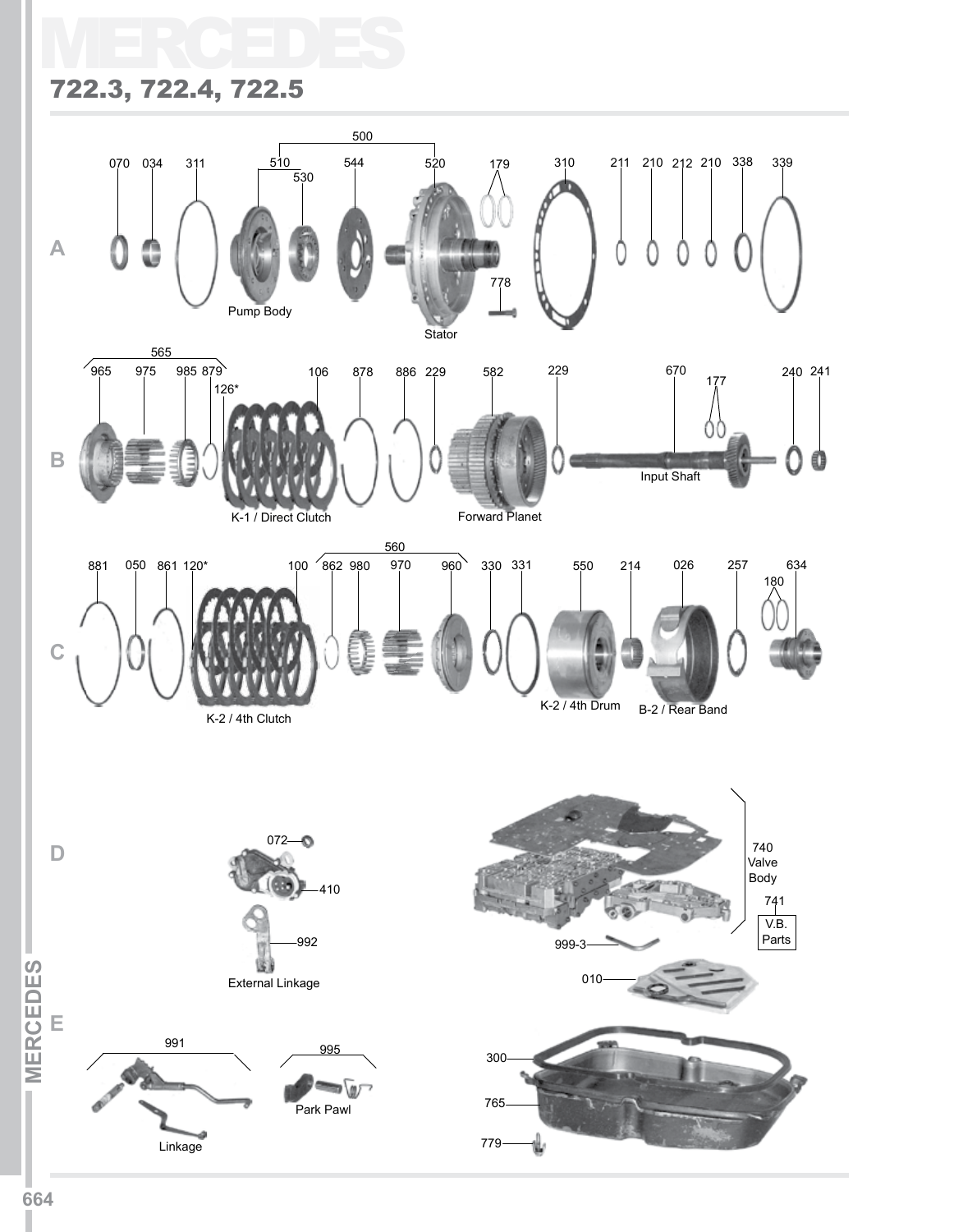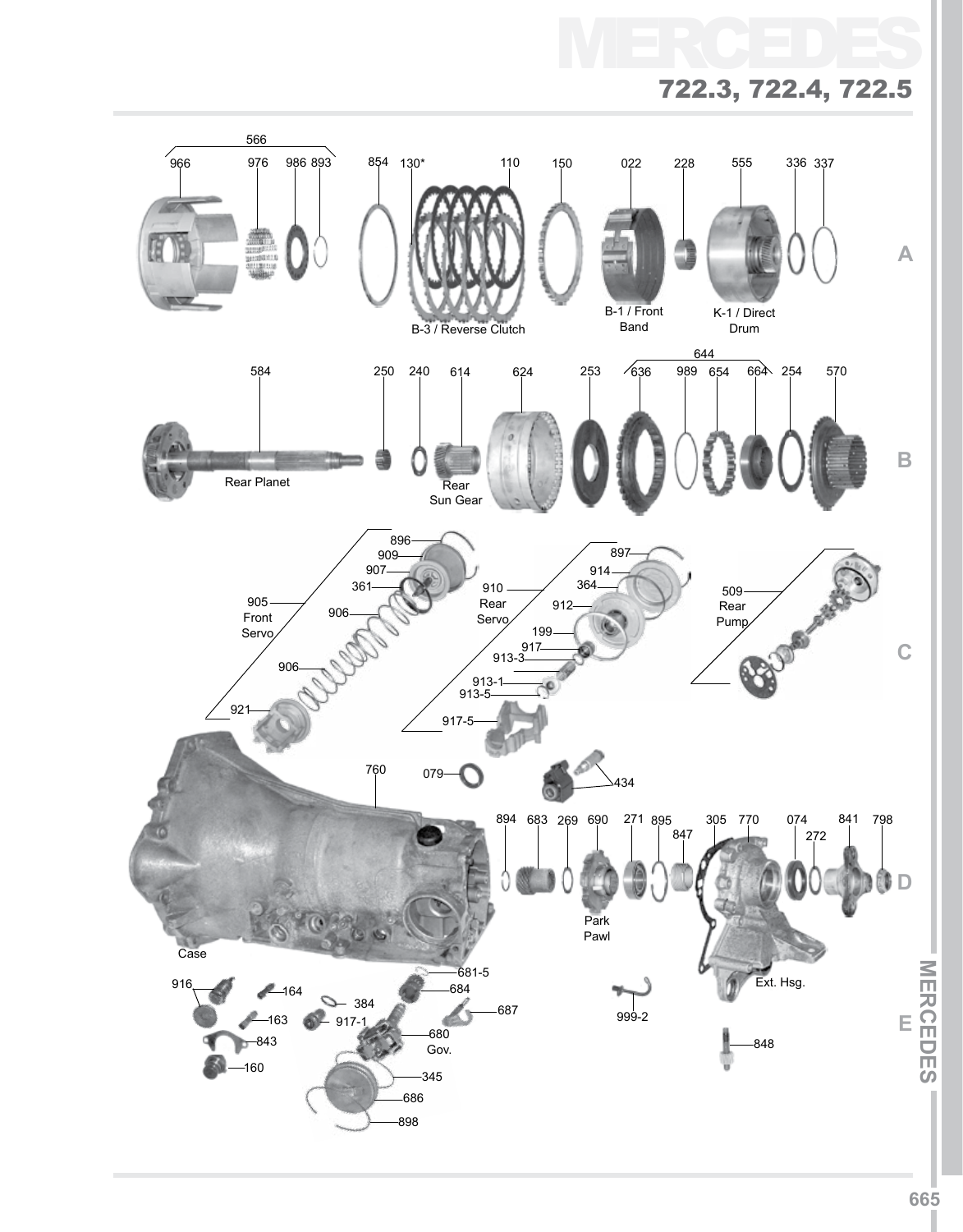| ILL#  | Part# |                             | <b>QTY</b> | REF# |
|-------|-------|-----------------------------|------------|------|
|       |       | <b>OVERHAUL KITS</b>        |            |      |
|       |       |                             |            |      |
|       |       |                             |            |      |
|       |       |                             |            |      |
|       |       |                             |            |      |
|       |       | <b>MASTER L/STEEL KITS</b>  |            |      |
| NI    |       |                             |            |      |
|       |       |                             |            |      |
|       |       |                             |            |      |
|       |       | <b>MASTER W/STEELS KITS</b> |            |      |
|       |       |                             |            |      |
|       |       |                             |            |      |
|       |       |                             |            |      |
|       |       |                             |            |      |
|       |       | <b>FILTERS</b>              |            |      |
|       |       |                             |            |      |
|       |       |                             |            |      |
|       |       |                             |            |      |
|       |       |                             |            |      |
|       |       |                             |            |      |
|       |       |                             |            |      |
|       |       | <b>BANDS</b>                |            |      |
|       |       |                             |            |      |
|       |       |                             |            |      |
|       |       |                             |            |      |
|       |       |                             |            |      |
|       |       |                             |            |      |
|       |       |                             |            |      |
|       |       | <b>BUSHINGS</b>             |            |      |
|       |       |                             |            |      |
|       |       |                             |            |      |
|       |       |                             |            |      |
|       |       |                             |            |      |
|       |       |                             |            |      |
|       |       | <b>METAL CLAD SEALS</b>     |            |      |
|       |       |                             |            |      |
|       |       |                             |            |      |
|       |       |                             |            |      |
|       |       |                             |            |      |
|       |       | <b>FRICTIONS</b>            |            |      |
|       |       |                             |            |      |
|       |       |                             |            |      |
|       |       |                             |            |      |
| $102$ |       |                             |            |      |
|       |       |                             |            |      |
|       |       |                             |            |      |
|       |       |                             |            |      |
|       |       |                             |            |      |
|       |       |                             |            |      |
|       |       |                             |            |      |
|       |       |                             |            |      |
|       |       |                             |            |      |
|       |       | <b>STEELS</b>               |            |      |
| $120$ |       |                             |            |      |
|       |       |                             |            |      |
|       |       |                             |            |      |
|       |       |                             |            |      |
|       |       |                             |            |      |
|       |       |                             |            |      |
|       |       |                             |            |      |
|       |       |                             |            |      |
|       |       |                             |            |      |
|       |       |                             |            |      |
|       |       |                             |            |      |
|       |       |                             |            |      |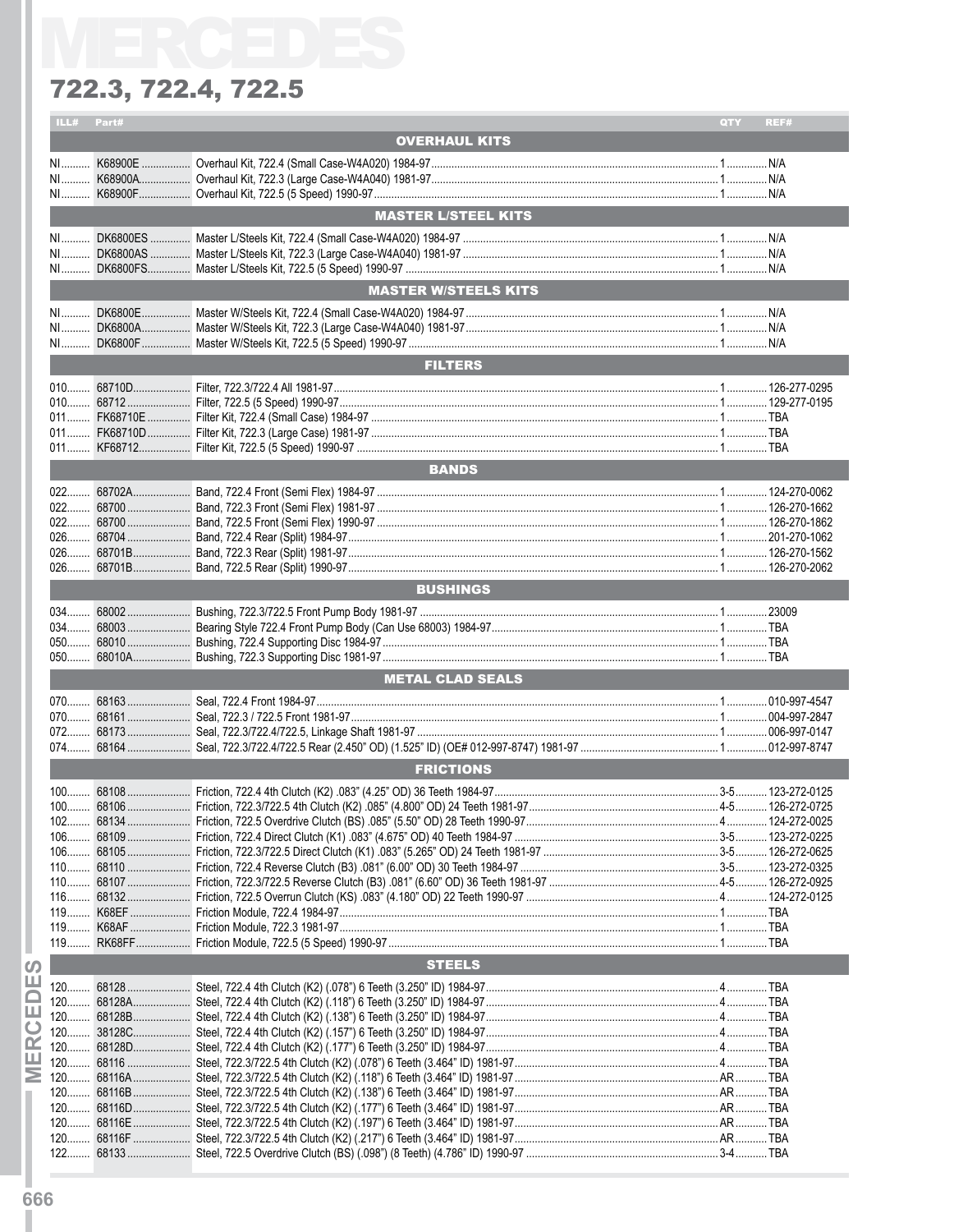| ILL# Part# |                               | QTY | REF# |
|------------|-------------------------------|-----|------|
|            |                               |     |      |
|            |                               |     |      |
|            |                               |     |      |
|            |                               |     |      |
|            |                               |     |      |
|            |                               |     |      |
|            |                               |     |      |
|            |                               |     |      |
|            |                               |     |      |
|            |                               |     |      |
|            |                               |     |      |
|            |                               |     |      |
|            |                               |     |      |
|            |                               |     |      |
|            |                               |     |      |
|            |                               |     |      |
|            |                               |     |      |
|            |                               |     |      |
|            |                               |     |      |
|            |                               |     |      |
|            |                               |     |      |
|            |                               |     |      |
|            | <b>PRESSURE PLATES</b>        |     |      |
|            |                               |     |      |
|            |                               |     |      |
|            | <b>MODULATORS</b>             |     |      |
|            |                               |     |      |
|            |                               |     |      |
|            |                               |     |      |
|            |                               |     |      |
|            |                               |     |      |
| $163$      |                               |     |      |
|            |                               |     |      |
|            |                               |     |      |
|            | <b>VALVE BODY KITS</b>        |     |      |
|            |                               |     |      |
| $165$      |                               |     |      |
| $165$      |                               |     |      |
|            | <b>SEALING RINGS</b>          |     |      |
|            |                               |     |      |
|            |                               |     |      |
|            |                               |     |      |
|            |                               |     |      |
|            |                               |     |      |
|            |                               |     |      |
|            | <b>WASHERS &amp; BEARINGS</b> |     |      |
|            |                               |     |      |
|            |                               |     |      |
|            |                               |     |      |
|            |                               |     |      |
|            |                               |     |      |
|            |                               |     |      |
|            |                               |     |      |
|            |                               |     |      |
|            |                               |     |      |
|            |                               |     |      |
|            |                               |     |      |
|            |                               |     |      |
|            |                               |     |      |
|            |                               |     |      |
|            |                               |     |      |
|            |                               |     |      |
|            |                               |     |      |
|            |                               |     |      |
|            |                               |     |      |
|            |                               |     |      |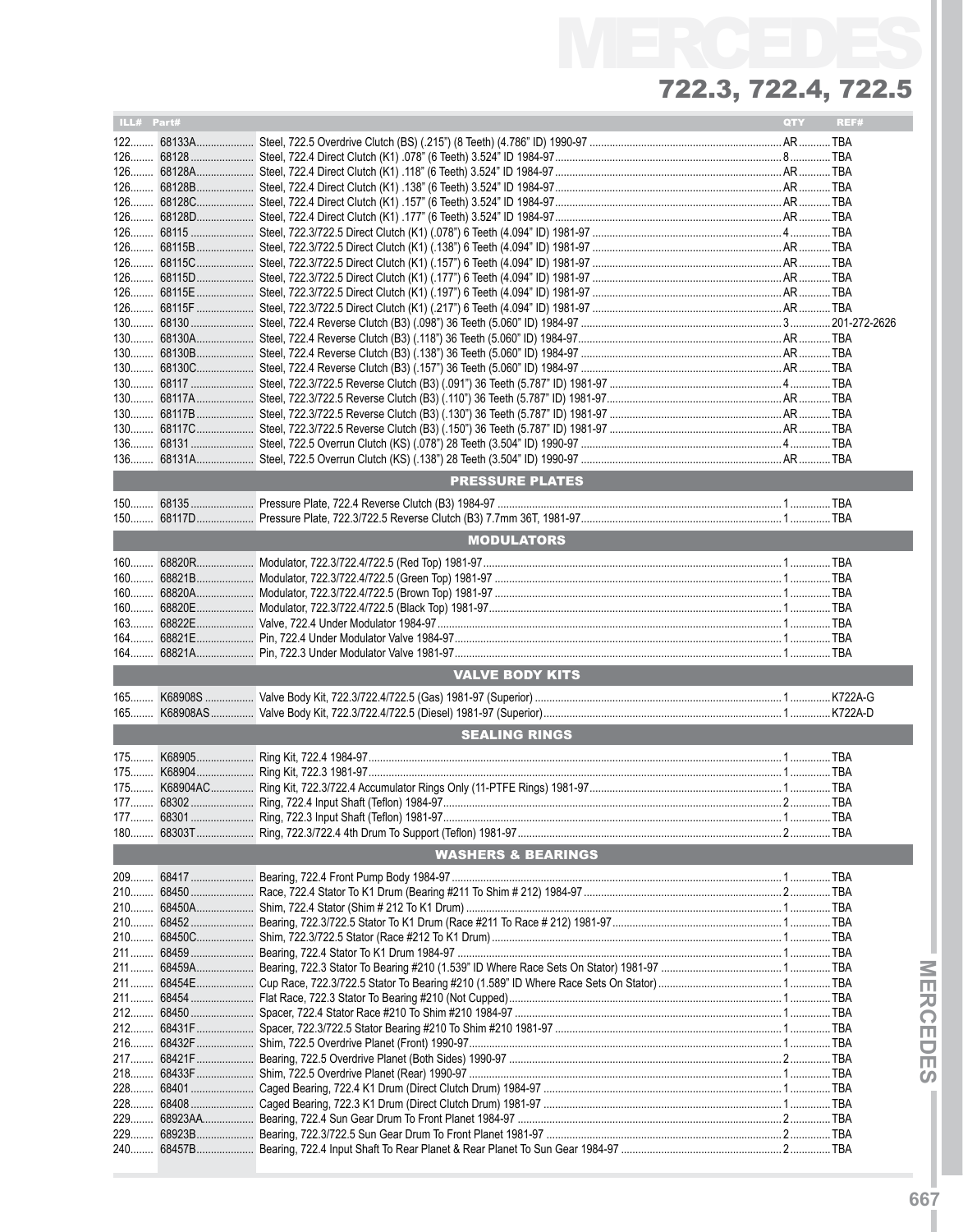|       | ILL# Part# |                                        | QTY | REF# |
|-------|------------|----------------------------------------|-----|------|
|       |            |                                        |     |      |
|       |            |                                        |     |      |
|       |            |                                        |     |      |
|       |            |                                        |     |      |
|       |            |                                        |     |      |
|       |            |                                        |     |      |
|       |            |                                        |     |      |
|       |            |                                        |     |      |
|       |            |                                        |     |      |
|       |            |                                        |     |      |
|       |            |                                        |     |      |
|       |            |                                        |     |      |
|       |            |                                        |     |      |
|       |            |                                        |     |      |
|       |            |                                        |     |      |
|       |            |                                        |     |      |
|       |            |                                        |     |      |
|       |            |                                        |     |      |
|       |            |                                        |     |      |
|       |            |                                        |     |      |
|       |            |                                        |     |      |
|       |            |                                        |     |      |
|       |            | <b>GASKETS &amp; RUBBER COMPONENTS</b> |     |      |
|       |            |                                        |     |      |
|       |            |                                        |     |      |
|       |            |                                        |     |      |
|       |            |                                        |     |      |
|       |            |                                        |     |      |
|       |            |                                        |     |      |
|       |            |                                        |     |      |
|       |            |                                        |     |      |
|       |            |                                        |     |      |
|       |            |                                        |     |      |
|       |            |                                        |     |      |
|       |            | <b>TECHNICAL MANUALS</b>               |     |      |
|       |            |                                        |     |      |
|       |            |                                        |     |      |
|       |            | <b>ELECTRICAL COMPONENTS</b>           |     |      |
|       |            |                                        |     |      |
|       |            |                                        |     |      |
|       |            |                                        |     |      |
|       |            |                                        |     |      |
|       |            |                                        |     |      |
|       |            |                                        |     |      |
|       |            |                                        |     |      |
|       |            | <b>PUMPS &amp; PUMP COMPONENTS</b>     |     |      |
| $500$ |            |                                        |     |      |
|       |            |                                        |     |      |
|       |            |                                        |     |      |
|       |            |                                        |     |      |
| $509$ |            |                                        |     |      |
|       |            |                                        |     |      |
| $509$ |            |                                        |     |      |
|       |            |                                        |     |      |
|       |            |                                        |     |      |
|       |            |                                        |     |      |
| $520$ |            |                                        |     |      |
| $520$ |            |                                        |     |      |
|       |            |                                        |     |      |
| $520$ |            |                                        |     |      |
| 520   |            |                                        |     |      |
| $520$ |            |                                        |     |      |
| 544   |            |                                        |     |      |
|       |            |                                        |     |      |
|       |            |                                        |     |      |
|       |            | <b>DRUMS &amp; CLUTCH HUBS</b>         |     |      |
| 550   |            |                                        |     |      |
| 550   |            |                                        |     |      |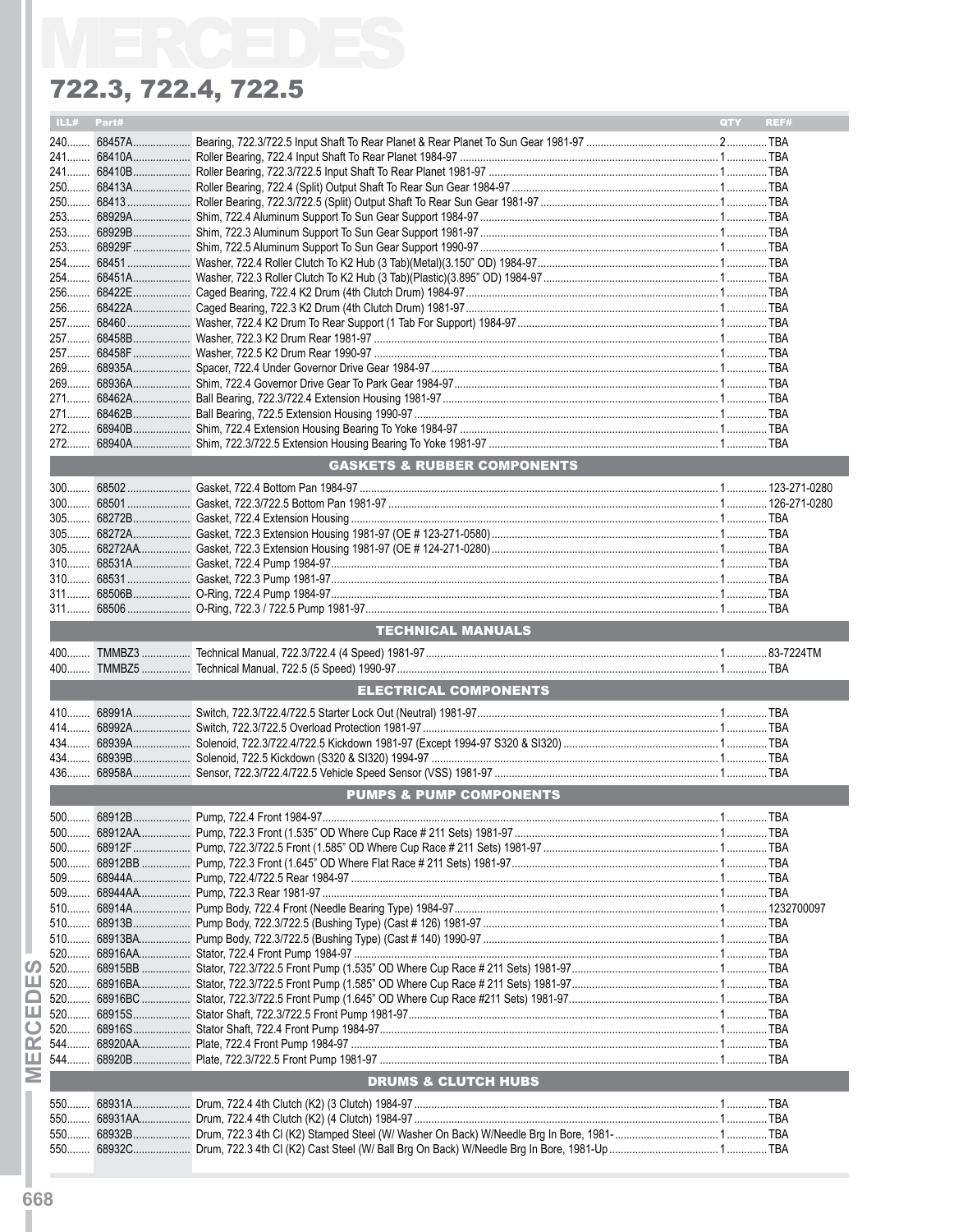| ILL# Part# |                                      | QTY | REF# |
|------------|--------------------------------------|-----|------|
|            |                                      |     |      |
|            |                                      |     |      |
|            |                                      |     |      |
|            |                                      |     |      |
| 555        |                                      |     |      |
|            |                                      |     |      |
|            |                                      |     |      |
|            |                                      |     |      |
|            |                                      |     |      |
|            |                                      |     |      |
|            |                                      |     |      |
|            |                                      |     |      |
|            |                                      |     |      |
|            |                                      |     |      |
|            |                                      |     |      |
|            | PLANETS, SUN GEARS & SUPPORTS        |     |      |
|            |                                      |     |      |
|            |                                      |     |      |
|            |                                      |     |      |
|            |                                      |     |      |
|            |                                      |     |      |
|            |                                      |     |      |
|            |                                      |     |      |
|            |                                      |     |      |
| 584        |                                      |     |      |
|            |                                      |     |      |
|            |                                      |     |      |
|            |                                      |     |      |
|            |                                      |     |      |
| 634        |                                      |     |      |
| 634        |                                      |     |      |
|            |                                      |     |      |
|            |                                      |     |      |
|            | <b>SPRAGS &amp; ONE WAY CLUTCHES</b> |     |      |
|            |                                      |     |      |
| 644        |                                      |     |      |
|            |                                      |     |      |
|            |                                      |     |      |
| 644        |                                      |     |      |
| 654        |                                      |     |      |
| 664        |                                      |     |      |
|            |                                      |     |      |
|            | <b>SHAFTS &amp; GOVERNORS</b>        |     |      |
|            |                                      |     |      |
|            |                                      |     |      |
|            |                                      |     |      |
|            |                                      |     |      |
| $680$      |                                      |     |      |
|            |                                      |     |      |
|            |                                      |     |      |
| 683        |                                      |     |      |
|            |                                      |     |      |
|            |                                      |     |      |
|            |                                      |     |      |
|            |                                      |     |      |
| 687        |                                      |     |      |
|            |                                      |     |      |
|            |                                      |     |      |
|            |                                      |     |      |
|            |                                      |     |      |
| 690        |                                      |     |      |
|            | <b>VALVE BODIES</b>                  |     |      |
|            |                                      |     |      |
|            |                                      |     |      |
|            |                                      |     |      |
|            |                                      |     |      |
|            |                                      |     |      |
|            |                                      |     |      |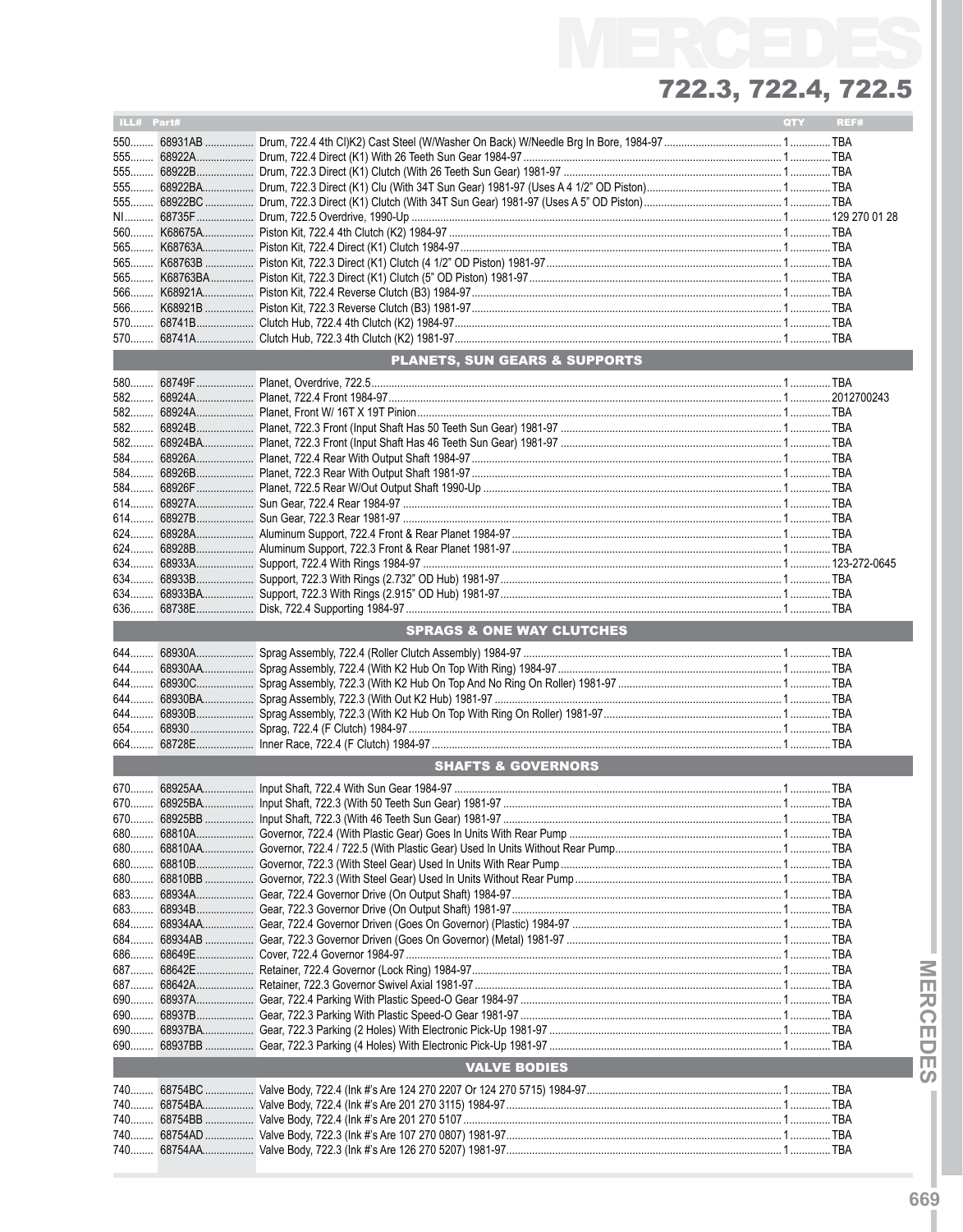|            | ILL# Part# |                                            | QTY REF# |
|------------|------------|--------------------------------------------|----------|
|            |            |                                            |          |
|            |            |                                            |          |
|            |            |                                            |          |
|            |            | <b>HOUSINGS, CASES &amp; PANS</b>          |          |
|            |            |                                            |          |
|            |            |                                            |          |
|            |            |                                            |          |
|            |            |                                            |          |
|            |            |                                            |          |
|            |            |                                            |          |
|            |            |                                            |          |
|            |            |                                            |          |
|            |            |                                            |          |
|            |            |                                            |          |
|            |            |                                            |          |
|            |            |                                            |          |
|            |            |                                            |          |
|            |            |                                            |          |
|            |            |                                            |          |
|            |            |                                            |          |
|            |            |                                            |          |
|            |            |                                            |          |
|            |            | <b>SERVOS, PISTONS &amp; MISCELLANEOUS</b> |          |
|            |            |                                            |          |
|            |            |                                            |          |
|            |            |                                            |          |
|            |            |                                            |          |
|            |            |                                            |          |
|            |            |                                            |          |
|            |            |                                            |          |
|            |            |                                            |          |
|            |            |                                            |          |
|            |            |                                            |          |
|            |            |                                            |          |
|            |            |                                            |          |
|            |            |                                            |          |
|            |            |                                            |          |
|            |            |                                            |          |
|            |            |                                            |          |
|            |            |                                            |          |
|            |            |                                            |          |
|            |            |                                            |          |
|            |            |                                            |          |
|            |            |                                            |          |
| 921        |            |                                            |          |
| $958$      |            |                                            |          |
|            |            |                                            |          |
|            |            |                                            |          |
| 965        |            |                                            |          |
| $965$      |            |                                            |          |
| $965$      |            |                                            |          |
| ഗ          |            |                                            |          |
| ш<br>$966$ |            |                                            |          |
| $N1$       |            |                                            |          |
| ш<br>970   |            |                                            |          |
| 970        |            |                                            |          |
| œ          |            |                                            |          |
| ш          |            |                                            |          |
| Σ<br>976   |            |                                            |          |
| 976        |            |                                            |          |
| 980        |            |                                            |          |
| $980$      |            |                                            |          |
| $980$      |            |                                            |          |
| 985        |            |                                            |          |